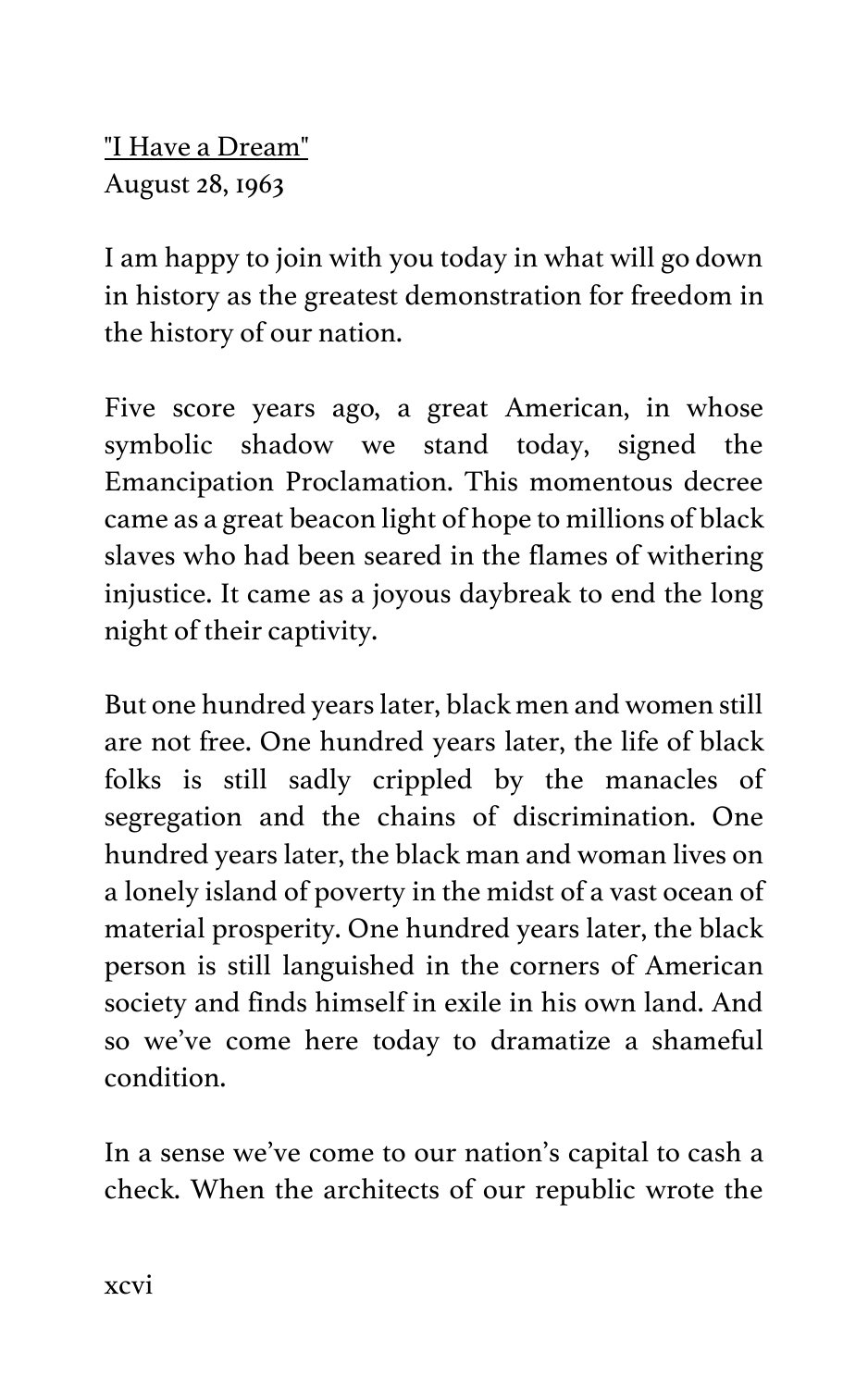magnificent words of the Constitution and the Declaration of Independence, they were signing a promissory note to which every American was to fall heir. This note was a promise that all women and men, yes, black women and men as well as white women and men, would be guaranteed the unalienable rights of life, liberty, and the pursuit of happiness. It is obvious today that America has defaulted on this promissory note insofar as her citizens of color are concerned. Instead of honoring this sacred obligation, America has given the black people a bad check, a check which has come back marked insufficient funds.

But we refuse to believe that the bank of justice is bankrupt. We refuse to believe that there are insufficient funds in the great vaults of opportunity of this nation. And so we've come to cash this check, a check that will give us upon demand the riches of freedom and the security of justice.

We have also come to this hallowed spot to remind America of the fierce urgency of now. This is no time to engage in the luxury of cooling off or to take the tranquilizing drug of gradualism. Now is the time to make real the promises of democracy. Now is the time to rise from the dark and desolate valley of segregation to the sunlit path of racial justice. Now is the time to lift our nation from the quicksands of racial injustice to the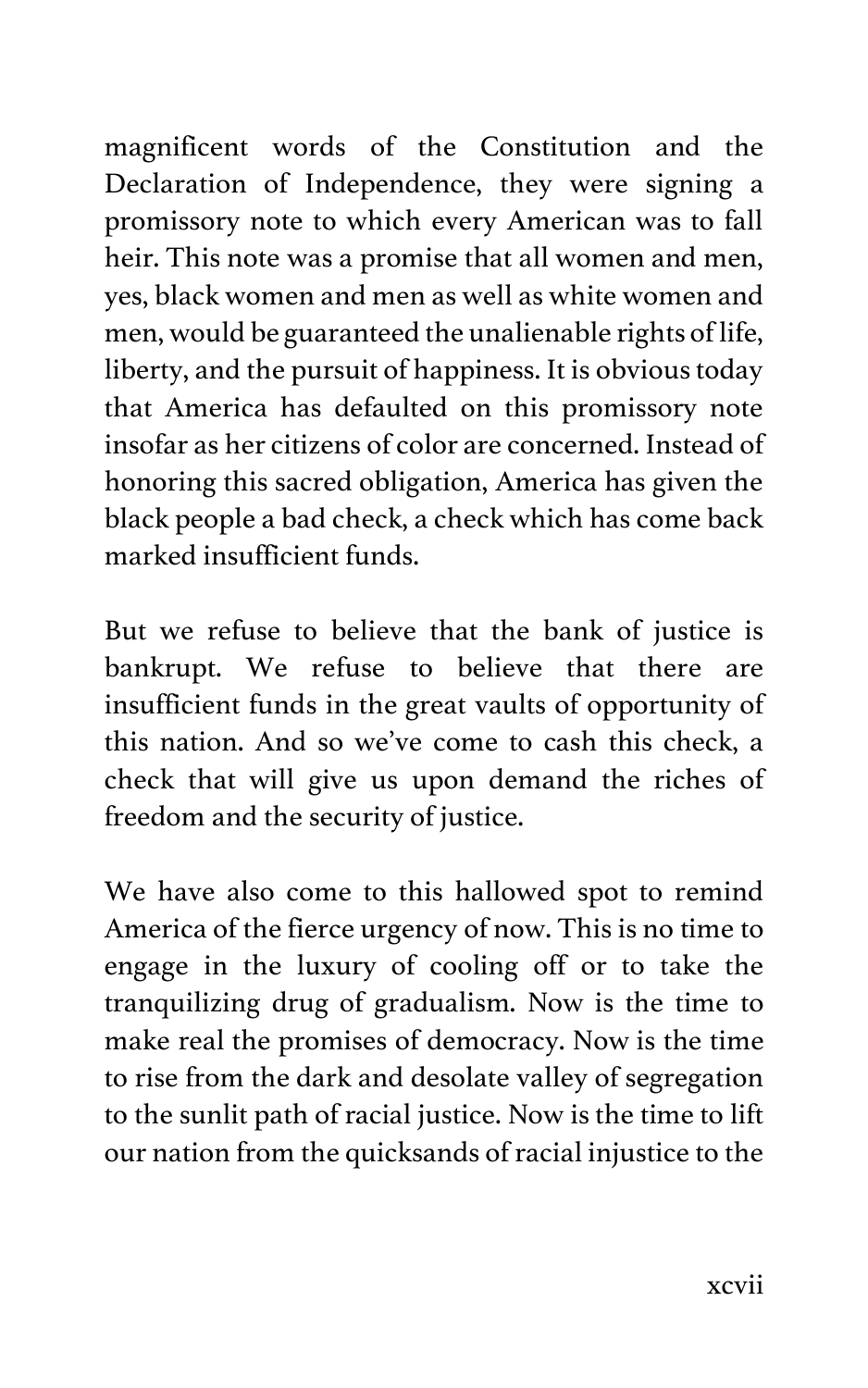solid rock of brotherhood. Now is the time to make justice a reality for all of God's children.

It would be fatal for the nation to overlook the urgency of the moment. This sweltering summer of the black person's legitimate discontent will not pass until there is an invigorating autumn of freedom and equality. 1963 is not an end, but a beginning. And those who hope that blacks needed to blow off steam and will now be content will have a rude awakening if the nation returns to business as usual. There will be neither rest nor tranquility in America until blacks are granted citizenship rights. The whirlwinds of revolt will continue to shake the foundations of our nation until the bright day of justice emerges.

But there is something that I must say to my people, who stand on the warm threshold which leads into the palace of justice: in the process of gaining our rightful place, we must not be guilty of wrongful deeds. Let us not seek to satisfy our thirst for freedom by drinking from the cup of bitterness and hatred. We must forever conduct our struggle on the high plane of dignity and discipline. We must not allow our creative protest to degenerate into physical violence. Again and again, we must rise to the majestic heights of meeting physical force with soul force. The marvelous new militancy which has engulfed the black community must not lead us to a distrust of all white people, for many of our white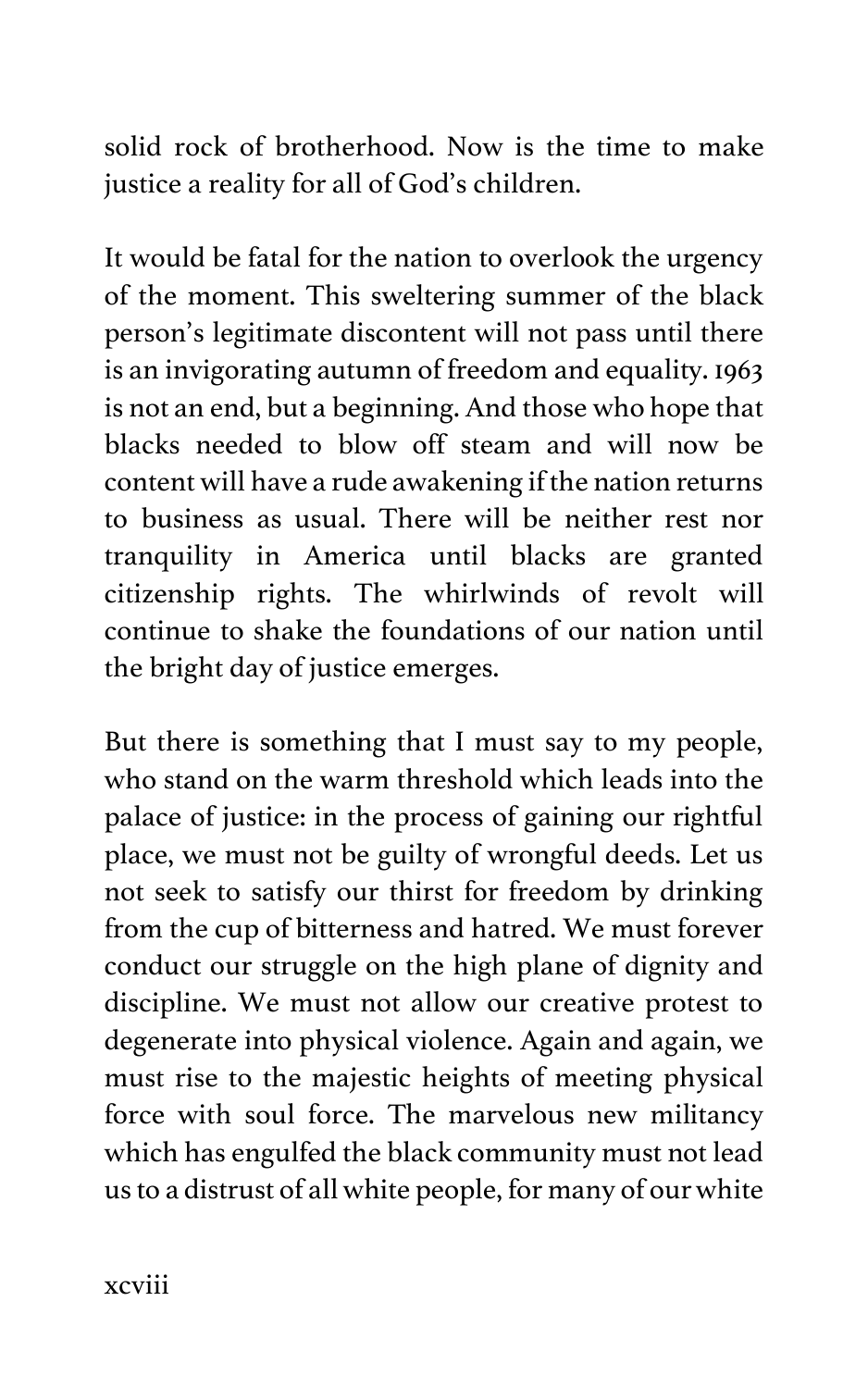brothers, as evidenced by their presence here today, have come to realize that their destiny is tied up with our destiny, and they have come to realize that their freedom is inextricably bound to our freedom. We cannot walk alone.

And as we walk, we must make the pledge that we shall always march ahead. We cannot turn back. There are those who are asking the devotees of civil rights, "When will you be satisfied?" We can never be satisfied as long as the black person is the victim of the unspeakable horrors of police brutality. We can never be satisfied as long as our bodies, heavy with the fatigue of travel, cannot gain lodging in the motels of the highways and the hotels of the cities. We cannot be satisfied as long as our basic mobility is from a smaller ghetto to a larger one. We can never be satisfied as long as our children are stripped of their selfhood and robbed of their dignity by signs stating for whites only. We cannot be satisfied as long as a black man in Mississippi cannot vote and a black woman in New York believes she has nothing for which to vote. No, no, we are not satisfied and we will not be satisfied until justice rolls down like waters and righteousness like a mighty stream.

I am not unmindful that some of you have come here out of great trials and tribulations. Some of you have come fresh from narrow jail cells. Some of you have come from areas where your quest for freedom left you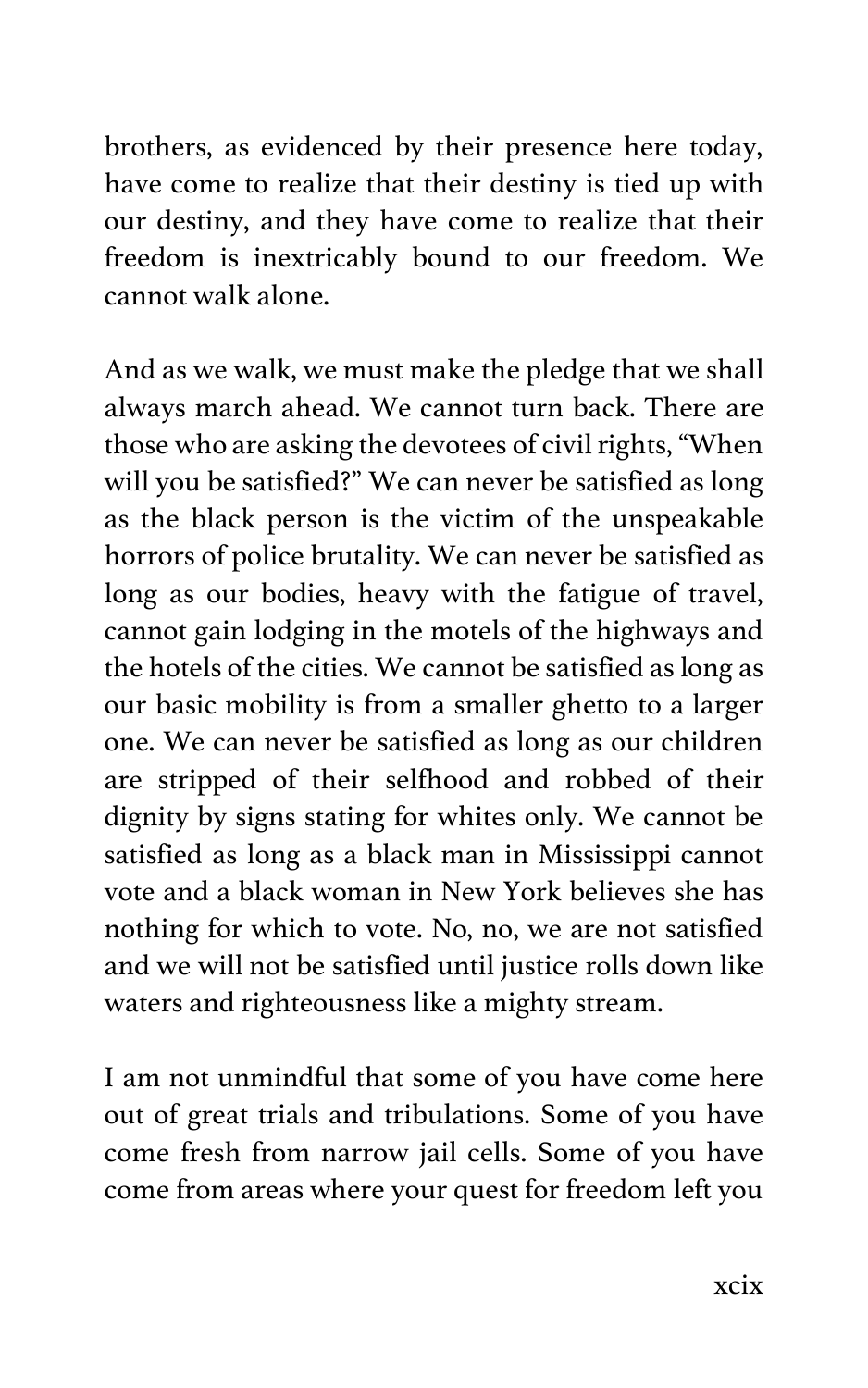battered by the storms of persecution and staggered by the winds of police brutality. You have been the veterans of creative suffering. Continue to work with the faith that unearned suffering is redemptive. Go back to Mississippi, go back to Alabama, go back to South Carolina, go back to Georgia, go back to Louisiana, go back to the slums and ghettos of our northern cities, knowing that somehow this situation can and will be changed. Let us not wallow in the valley of despair.

I say to you today, my friends, so even though we face the difficulties of today and tomorrow, I still have a dream. It is a dream deeply rooted in the American dream.

I have a dream that one day this nation will rise up and live out the true meaning of its creed: "We hold these truths to be self-evident, that all men are created equal."

I have a dream that one day on the red hills of Georgia, the sons of former slaves and the sons of former slave owners will be able to sit down together at the table of brotherhood.

I have a dream that one day even the state of Mississippi, a state sweltering with the heat of injustice, sweltering with the heat of oppression, will be transformed into an oasis of freedom and justice.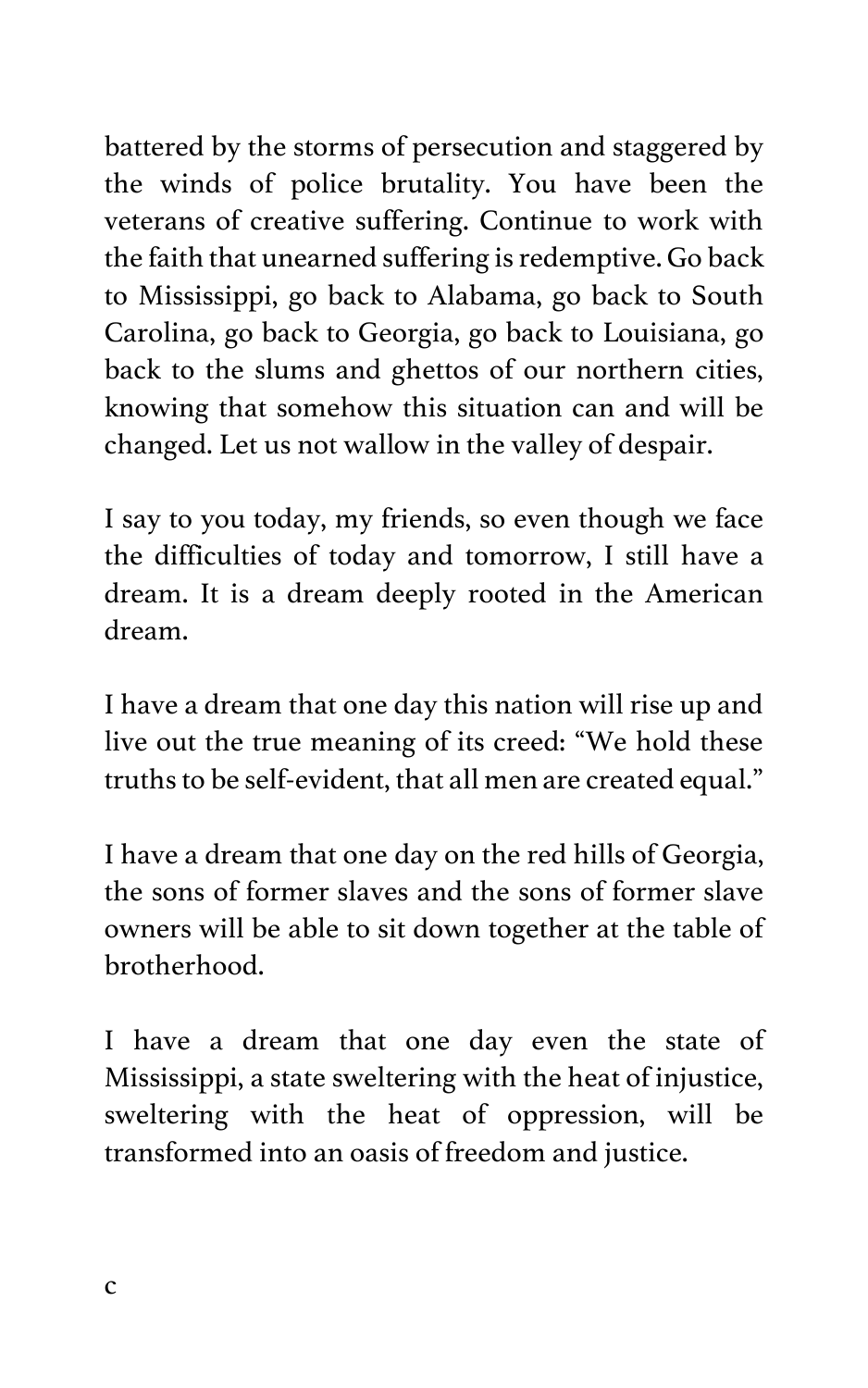I have a dream that my four little children will one day live in a nation where they will not be judged by the color of their skin but by the content of their character. I have a dream today.

I have a dream that one day down in Alabama, with its vicious racists, with its governor having his lips dripping with the words of "interposition" and "nullification", one day right there in Alabama little black boys and black girls will be able to join hands with little white boys and white girls as sisters and brothers. I have a dream today.

I have a dream that one day every valley shall be exalted, every hill and mountain shall be made low, the rough places will be made plain, and the crooked places will be made straight, and the glory of the Lord shall be revealed, and all flesh shall see it together.

This is our hope. This is the faith that I go back to the South with. With this faith we will be able to hew out of the mountain of despair a stone of hope. With this faith we will be able to transform the jangling discords of our nation into a beautiful symphony of brotherhood. With this faith we will be able to work together, to pray together, to struggle together, to go to jail together, to stand up for freedom together, knowing that we will be free one day.